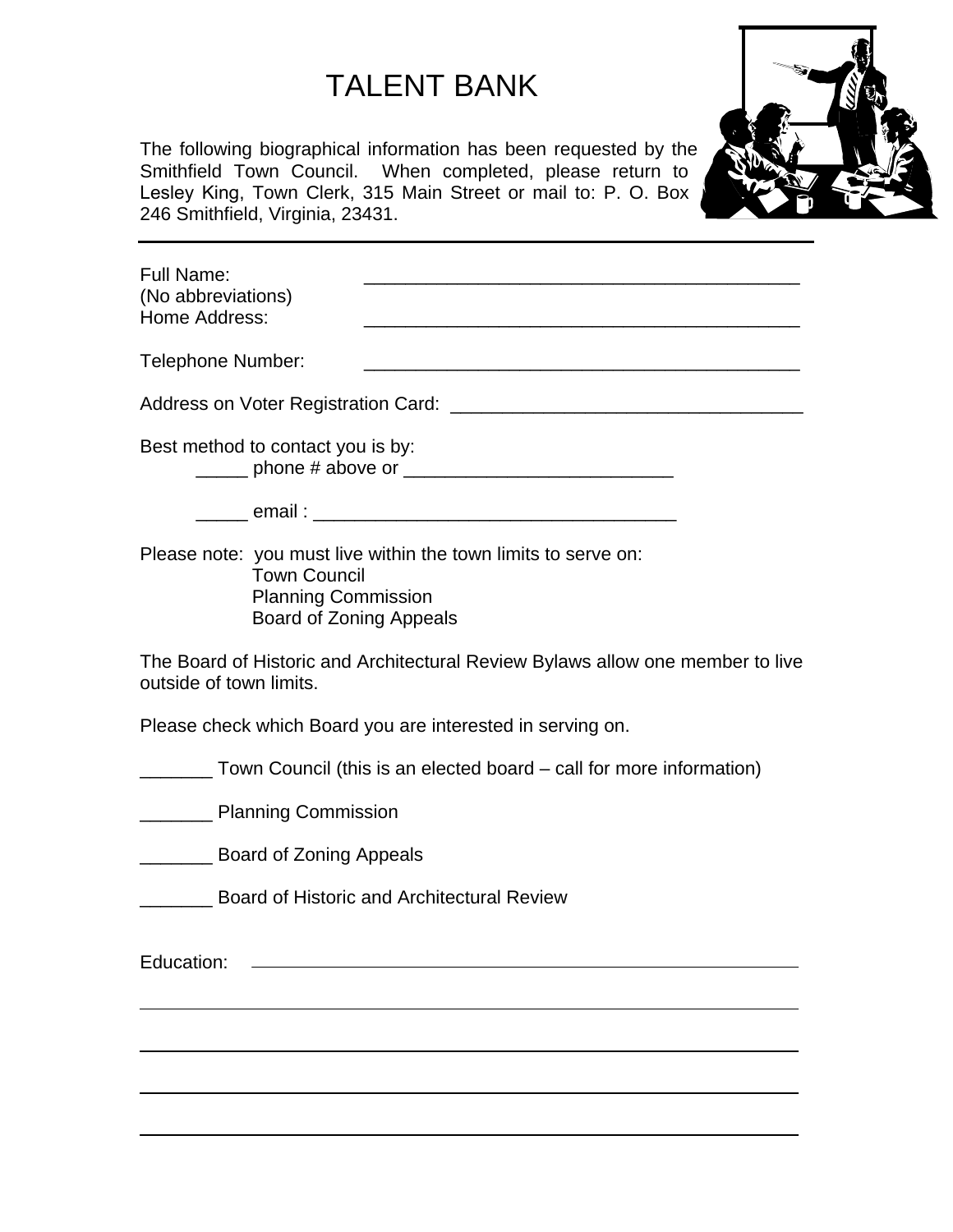| Civic Activities: (office(s) held, honors, etc.)                      |  |  |
|-----------------------------------------------------------------------|--|--|
|                                                                       |  |  |
|                                                                       |  |  |
|                                                                       |  |  |
| Availability of time to devote to this function:                      |  |  |
|                                                                       |  |  |
| <b>Business address:</b>                                              |  |  |
|                                                                       |  |  |
| Firm:                                                                 |  |  |
| <u> 1980 - Johann Barbara, martxa alemaniar arg</u><br>Date Employed: |  |  |
| Previous Employment: (Position, firm, date, and location)             |  |  |
|                                                                       |  |  |
|                                                                       |  |  |
|                                                                       |  |  |
| List special items that might qualify you for this appointment:       |  |  |
|                                                                       |  |  |
|                                                                       |  |  |

\_\_\_\_\_\_\_\_\_\_\_\_\_\_\_\_\_\_\_\_\_\_\_\_\_\_\_\_\_\_\_\_\_\_\_\_\_\_\_\_\_\_\_\_\_\_\_\_\_\_\_\_\_\_\_\_\_\_\_\_\_\_\_\_

\_\_\_\_\_\_\_\_\_\_\_\_\_\_\_\_\_\_\_\_\_\_\_\_\_\_\_\_\_\_\_\_\_\_\_\_\_\_\_\_\_\_\_\_\_\_\_\_\_\_\_\_\_\_\_\_\_\_\_\_\_\_\_\_